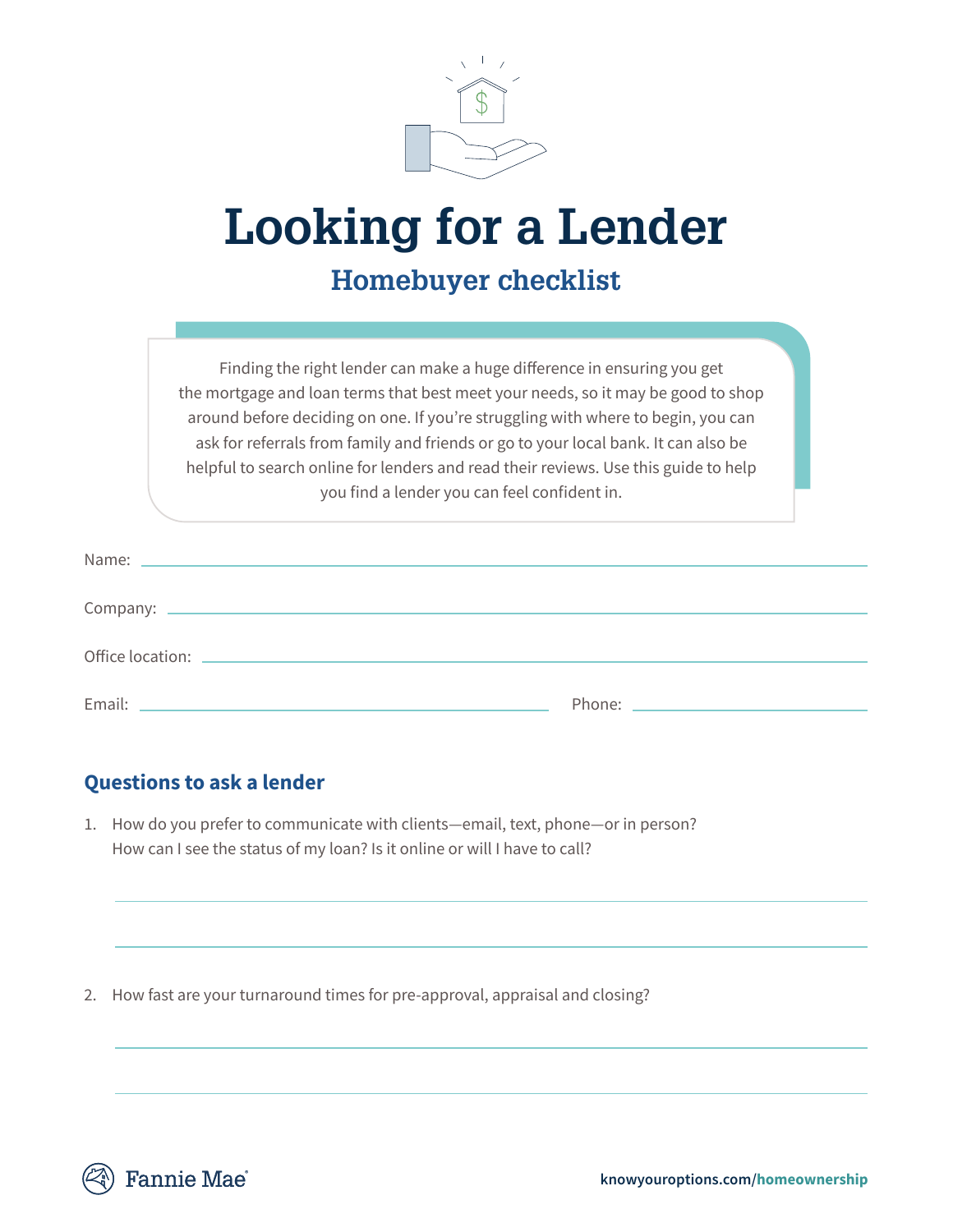3. What loan products do you offer?

4. What lender fees will I be responsible for at closing?

5. Will I have to pay for anything prior to closing?

6. Will you waive any of these fees or roll them into my mortgage?

7. What are your down payment requirements?

8. Do you offer any first-time homebuyer programs and/or down payment assistance programs?

9. What interest rates do you offer and what is your annual percentage rate (APR)?